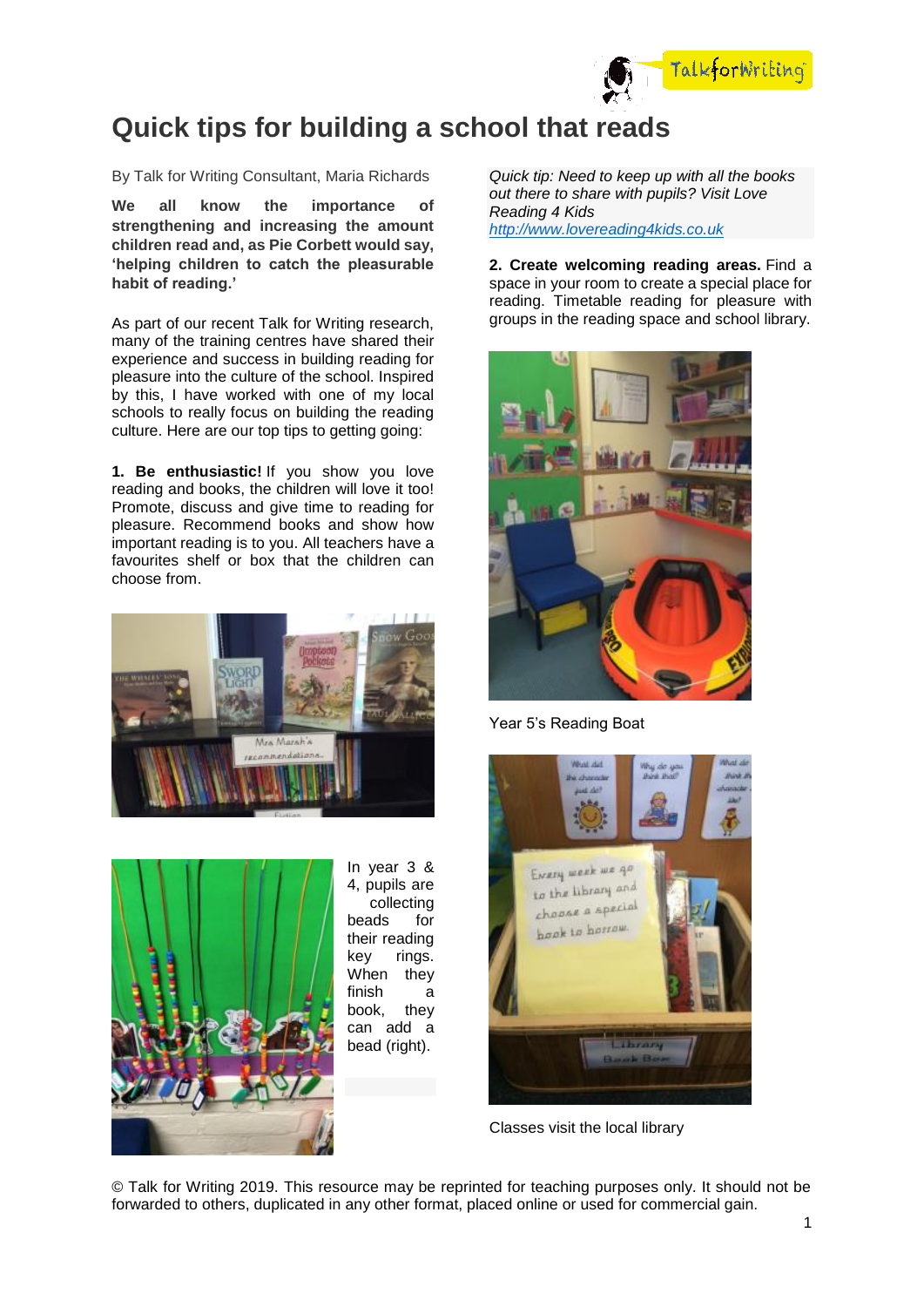

## TalkforWriting

*Quick tip: For hours of inspiration on reading environments, join PINTEREST https://uk.pinterest.com and start collecting ideas like these [https://uk.pinterest.com/explore/reading](https://uk.pinterest.com/explore/reading-corners/?lp=true)[corners/?lp=true](https://uk.pinterest.com/explore/reading-corners/?lp=true)*

**3. Give the children what they want to read.** Stock your classroom and library with a range of reading material to capture every child's interest. If you have a local public library, try to visit regularly so the children get an opportunity to choose new things to read. Ask the children what they'd like to see in the class library. Ensure that all class libraries have a selection of different books and genres.



*Quick tip: Survey the children to find out their reading habits and what they'd like to see in school in terms of reading materials. For example:*

- *How much do you enjoy reading?*
- *How often do they read, when and where?*
- *What are you reading now?*
- *What should the school buy for reading?*

**4. Read aloud to the children every day.** Without fail, as a non-negotiable, all staff read to children every day from a list of wellchosen, high-quality literature: picture books and short chapter books in KS1 and novels in KS2. Also, tell the world what you're reading!



*Quick tip: To find out more about building a reading spine of quality books through the school, listen to Pie here: https://shop.scholastic.co.uk/piecorbett and find out more here: [http://www.scholastic.co.uk/piecorbett/resourc](http://www.scholastic.co.uk/piecorbett/resources) [es](http://www.scholastic.co.uk/piecorbett/resources)*

**5. Have a culture of recommending books to each other.** This should be children to children, teachers to children, teachers to teachers and children to teachers! Each class has their own system of book reviews and recommendations.

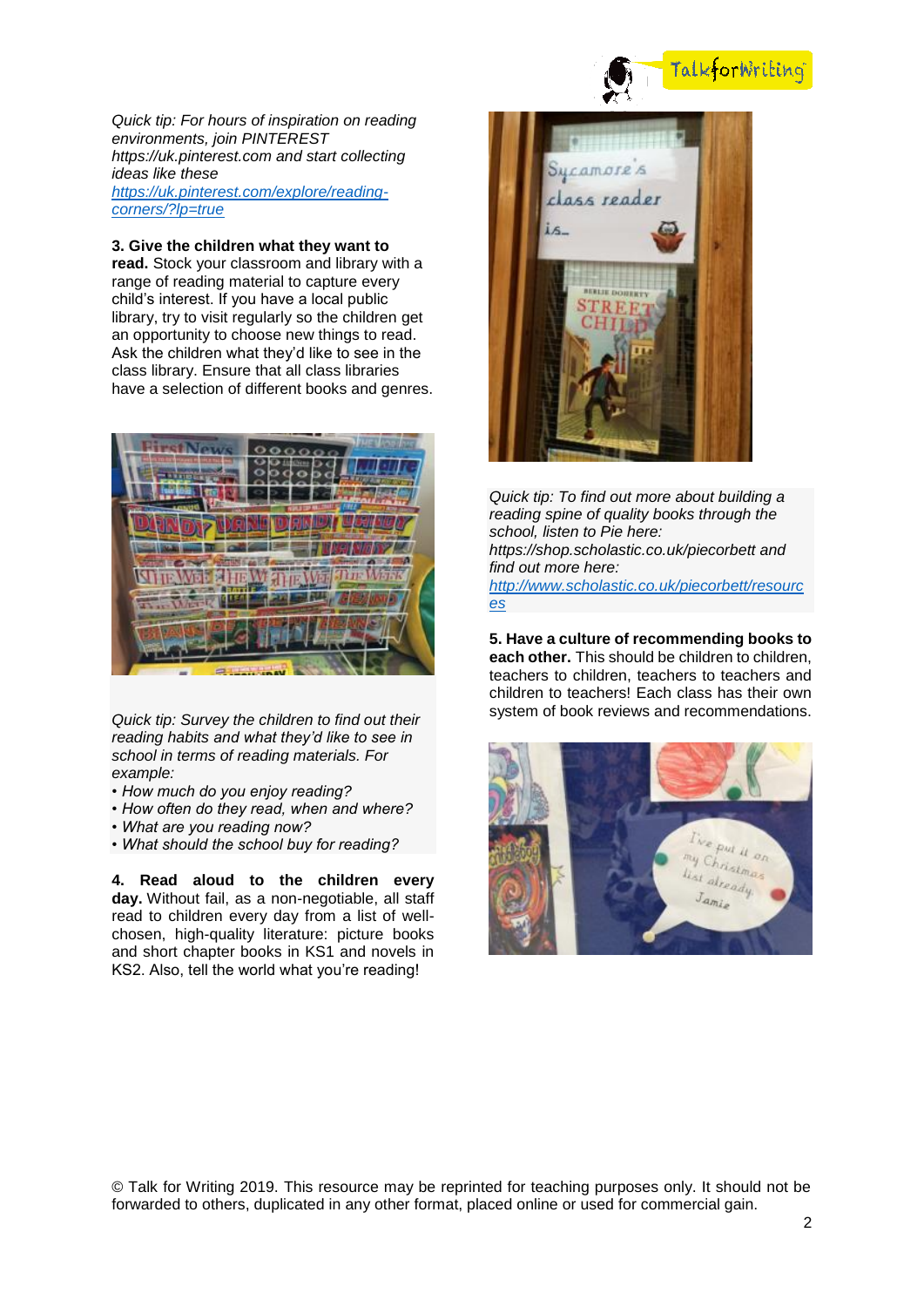





*Quick tip: For an inspiring and engaging way of recommending new books to children, visit the Trailer Blazers website from the Guardian https://www.theguardian.com/childrens-bookssite/series/trailer-blazers Find 'book trailers' (like film trailers) advertising what's out there. This is my favourite at the moment: [https://www.theguardian.com/childrens-books](https://www.theguardian.com/childrens-books-site/ng-interactive/2015/feb/06/hoot-owl-by-jean-jullien-video)[site/ng-interactive/2015/feb/06/hoot-owl-by](https://www.theguardian.com/childrens-books-site/ng-interactive/2015/feb/06/hoot-owl-by-jean-jullien-video)[jean-jullien-video](https://www.theguardian.com/childrens-books-site/ng-interactive/2015/feb/06/hoot-owl-by-jean-jullien-video)*

**6. Hold regular events for promoting and enjoying reading.** Go beyond World Book Day (focusing on the books not the dressing up) and exploit every opportunity to promote and enjoy reading throughout the year.

Here are a few ideas to plan in:

• Termly, make your door into a book cover voted by the children

• Using your class reader, hold a 'Book Immersion Day' and come off timetable to enjoy a variety of ways to interact with the book.

• Hold regular Read-a-thons – these could be sponsored and funds used to buy new books. • Book Buddies – timetable regular slots for children in different classes to be buddied and read for pleasure together.

• Hold a Book Swap

• D.E.A.R. – sound the bell and Drop Everything And Read

• 'Get caught reading' – publish photos of ALL staff reading their books when they are not supposed to be!

• Extreme Reading Competition – photos of the children reading in unusual places.

• Bedtime Stories – have regular sessions where children come back to school in their pyjamas, have hot chocolate and cookies and have stories read and shared with them and their parents too.

• Secret Readers – each term, have a timetable of 'mystery' readers (could be other staff, pupils from the Secondary school, parents, local business people) who turn up to read the class reader instead of the teacher.

*Quick tip: Find out who else is available to promote reading in your local community. Many businesses are happy to support this. For example, in Taunton (Somerset), the Hydrographic Office has a team of staff who regularly visits schools and read to and with children.*

In a society where reading for pleasure isn't necessarily the first thing that children choose to do, we can really make a difference to help build their love for reading. By embedding reading for pleasure into our school culture, we can open up the world to children, build their vocabulary, their experiences, their knowledge and their love for books, all from the comfort of our class reading corners. When children read for pleasure they read, as Pie says, 'avidly and greedily.' Let's help our children to get there!

Final thought:

There is no such thing as a child who hates to read; there are only children who have not found the right book.

meetville.com

Frank Serafini

*With thanks to the Primary Phase at Bridgwater College Academy, Parkway, Bridgwater, Somerset for their enthusiasm and dedication to building a school that reads.*

## *Contact Maria via the Talk for Writing Trainers webpage.*